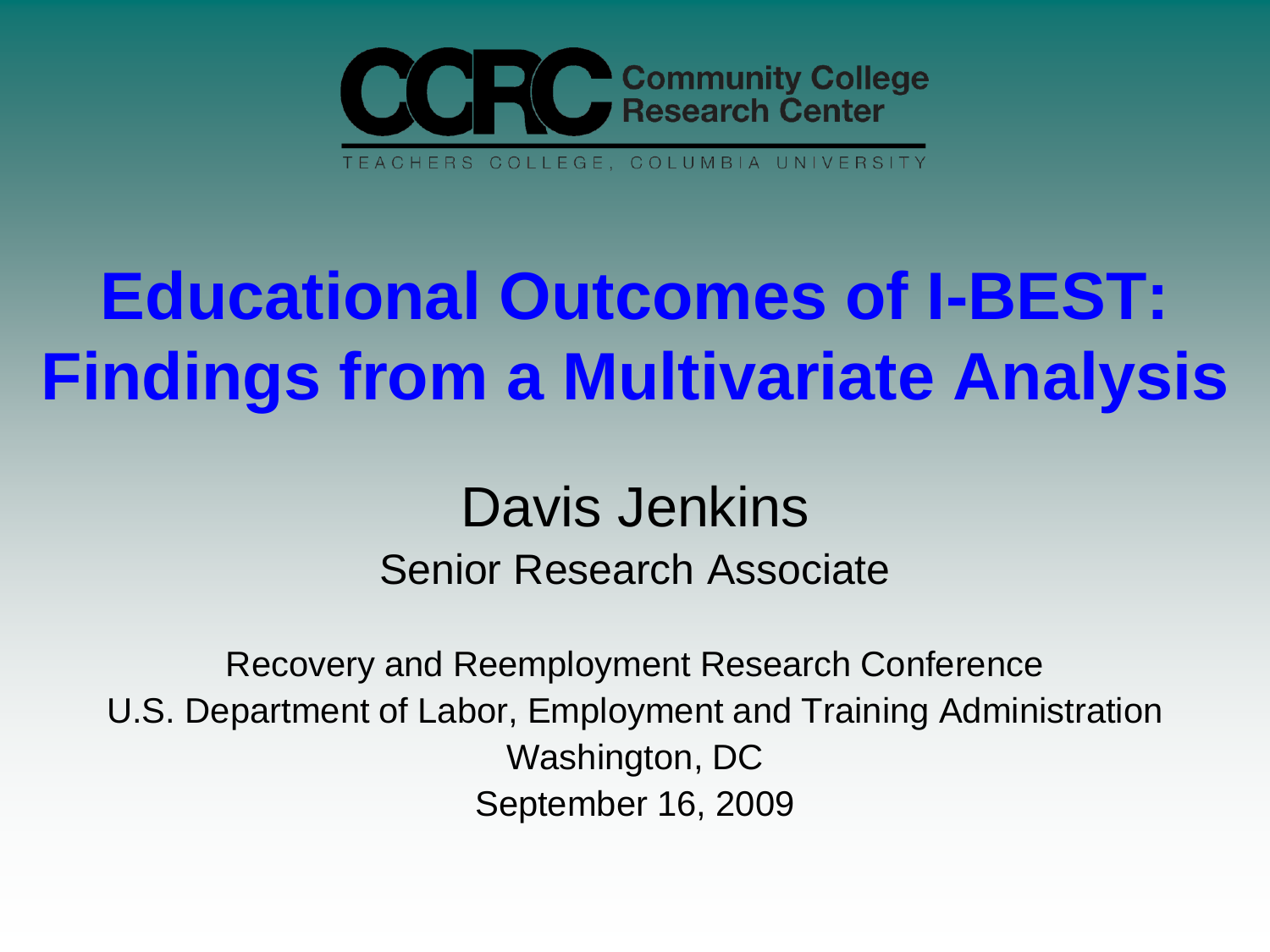## I-BEST: Integrated Basic Education and Skills Training

- career-technical training • Basic skills education typically precedes
- Few students make the transition
- I-BEST: integrates teaching of basic skills and technical content, with aim of accelerating the transition

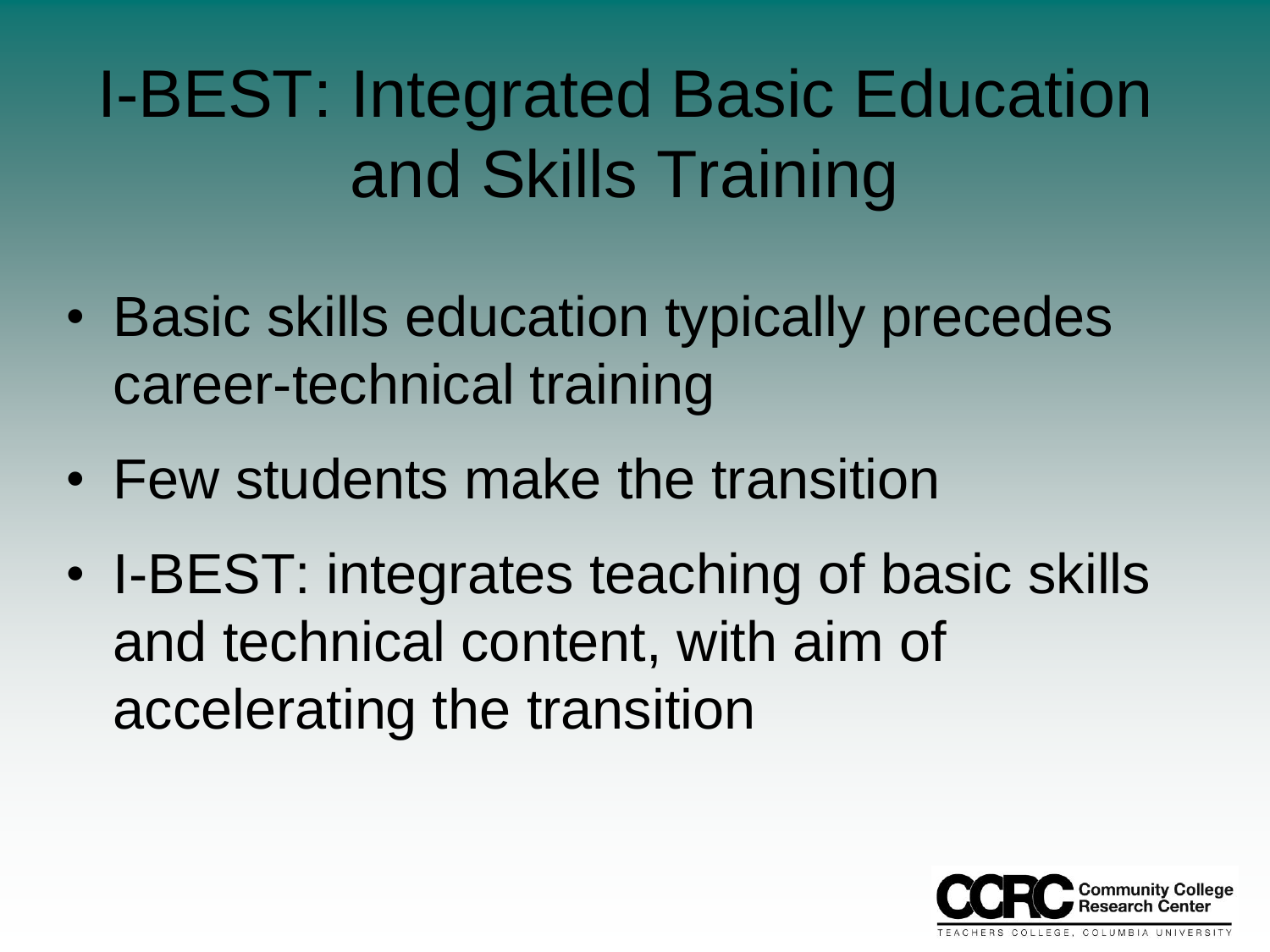### Top I-BEST Programs by Enrollment, 2006-07

- 1. Microcomputer Applications
- 2. Early Childhood Education
- 3. Nurse's Aide
- 4. Automotive Mechanics
- 5. Welding
- 6. Medical Assistant
- 7. Criminal Justice/Law Enforcement
- 8. Home Health Aide
- 9. Nurse
- 10. Medical Office Management

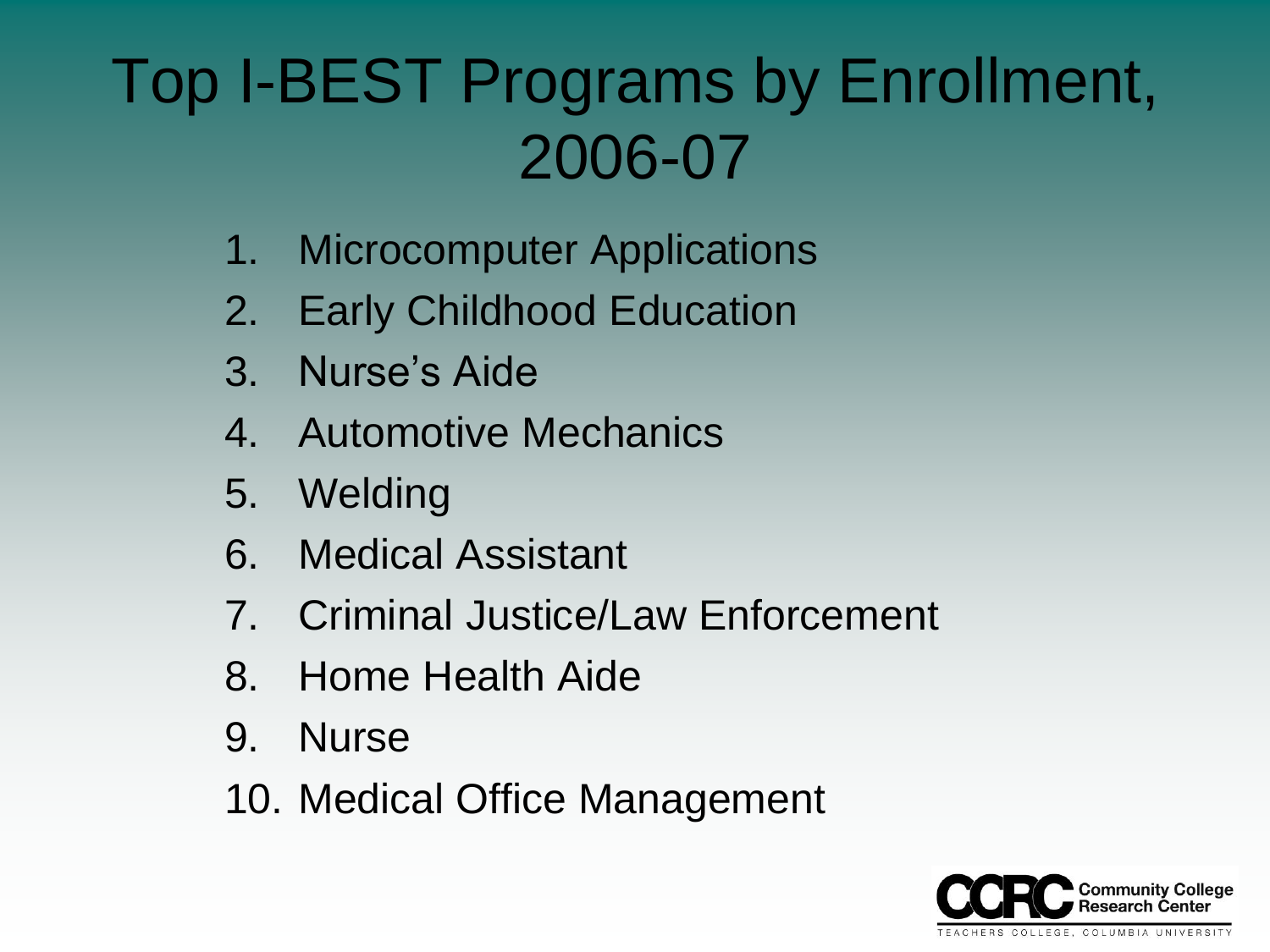## Comparison Groups

|                        | <b>I-BEST</b> | <b>Basic Skills</b><br><b>Workforce</b> | <b>Non-I-BEST</b><br><b>Basic Skills</b> |
|------------------------|---------------|-----------------------------------------|------------------------------------------|
|                        |               |                                         |                                          |
| N                      | 896           | 1,356                                   | 30,182                                   |
| <b>ABE-GED student</b> | 69%           | 66%                                     | 36%                                      |
| <b>ESL student</b>     | 31%           | 33%                                     | 63%                                      |
| Mean age               | 32.5          | 31.9                                    | 32.3                                     |
| Female                 | 65%           | 69%                                     | 61%                                      |
| Hispanic               | 18%           | 21%                                     | 38%                                      |
| Black, non-Hispanic    | 12%           | 6%                                      | 7%                                       |
| Asian/Pacific Islander | 12%           | 12%                                     | 15%                                      |
| Single w/ dependent    | 22%           | 23%                                     | 14%                                      |
| Married w/ dependent   | 28%           | 24%                                     | 27%                                      |

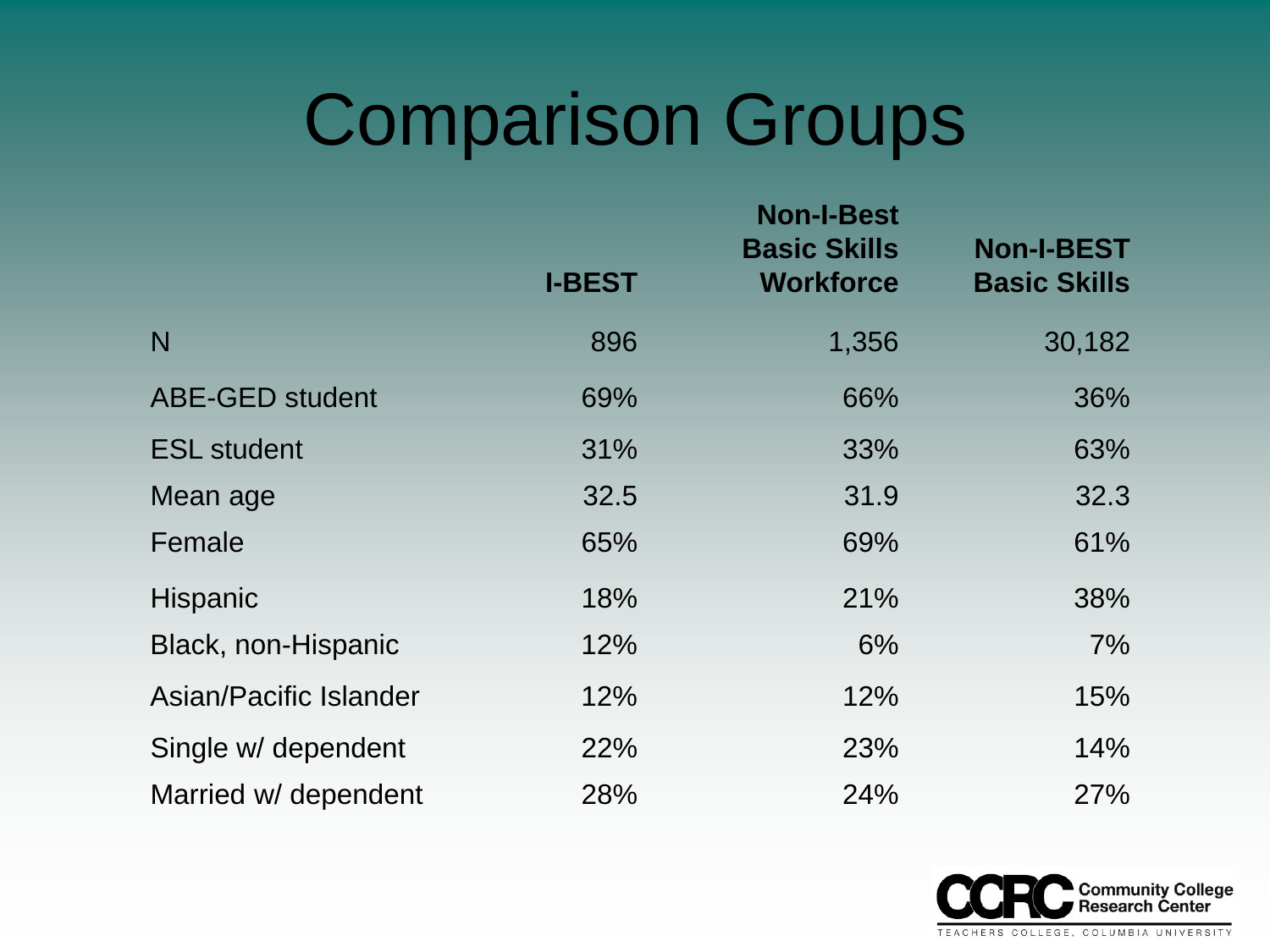## Comparison Groups (Continued)

|                           | <b>Non-I-BEST</b> |                                         |                                          |
|---------------------------|-------------------|-----------------------------------------|------------------------------------------|
|                           | <b>I-BEST</b>     | <b>Basic Skills</b><br><b>Workforce</b> | <b>Non-I-BEST</b><br><b>Basic Skills</b> |
| <b>Disabled student</b>   | 7%                | 11%                                     | 4%                                       |
| Intent is vocational      | 72%               | 48%                                     | 23%                                      |
| Intent is academic        | 7%                | 20%                                     | 9%                                       |
| Received financial aid    | 26%               | 14%                                     | 2%                                       |
| <b>Enrolled full-time</b> | 67%               | 49%                                     | 32%                                      |
| Mean prior credits        | 13.9              | 8.8                                     | 0.9                                      |
| Mean prior voc. credits   | 9.1               | 5.8                                     | 0.6                                      |
| <b>GED</b>                | 13%               | 10%                                     | 4%                                       |
| High school grad.         | <b>27%</b>        | 26%                                     | 17%                                      |

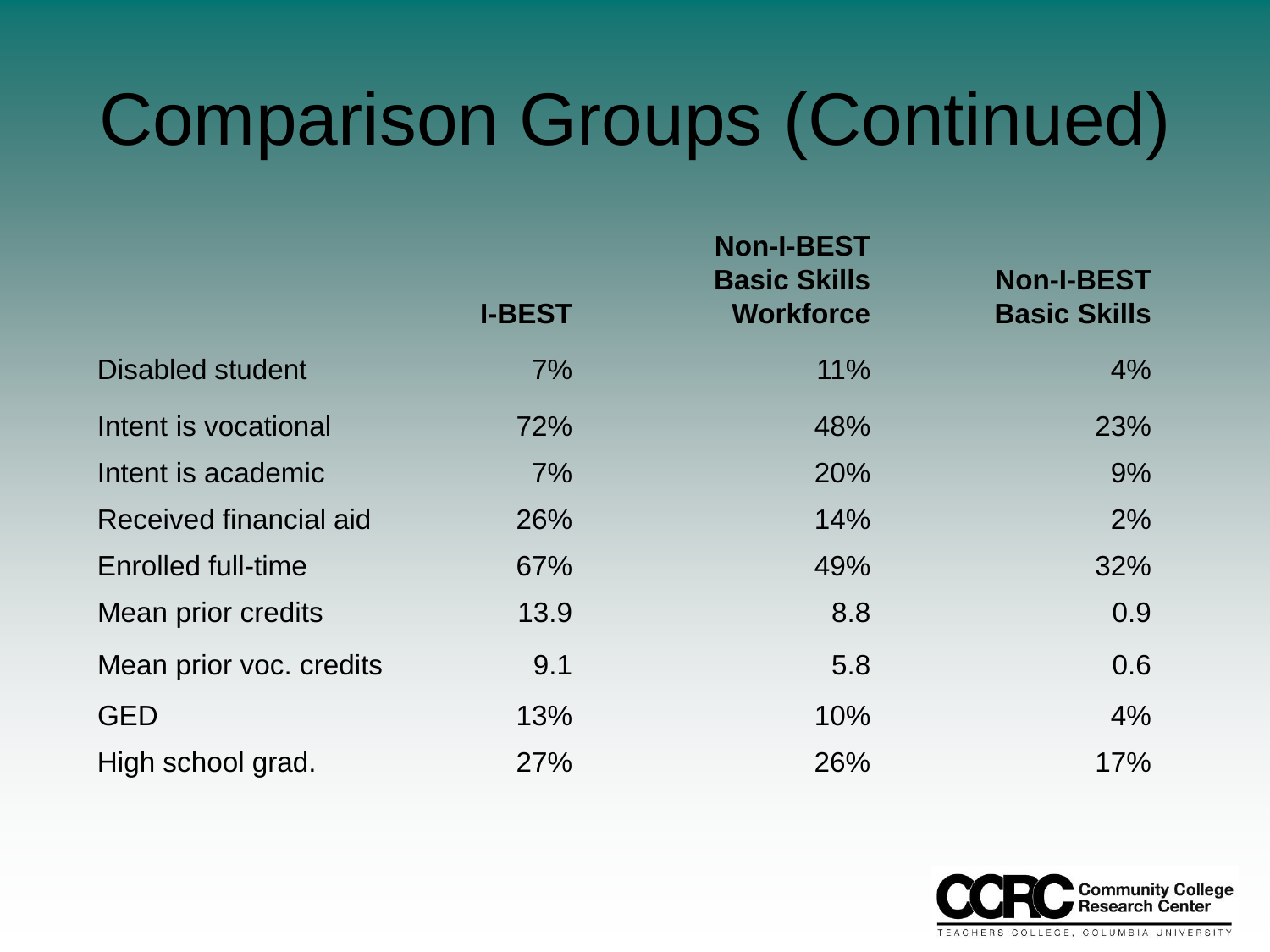# Multivariate Model Controls

- Age
- • Sex
- Race/Ethnicity
- Family structure
- Disability
- Academic/Vocational Intent
- Received Financial Aid
- Estimated SES
- Full-Time Status
- • Quarter of First Enrollment
- Previous college credits
- Previous level of education

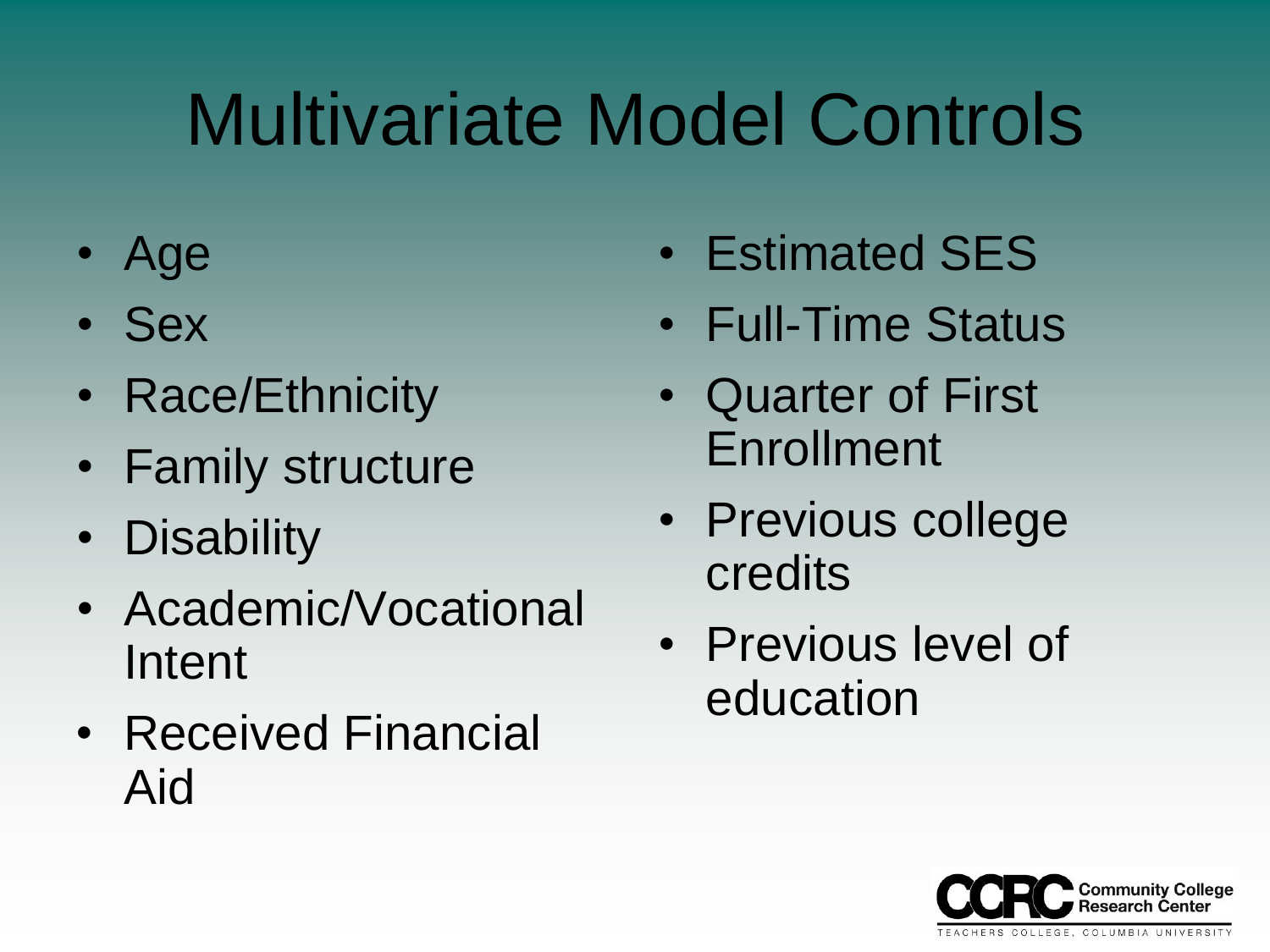#### Regression-Adjusted Probability of Earning College Credit



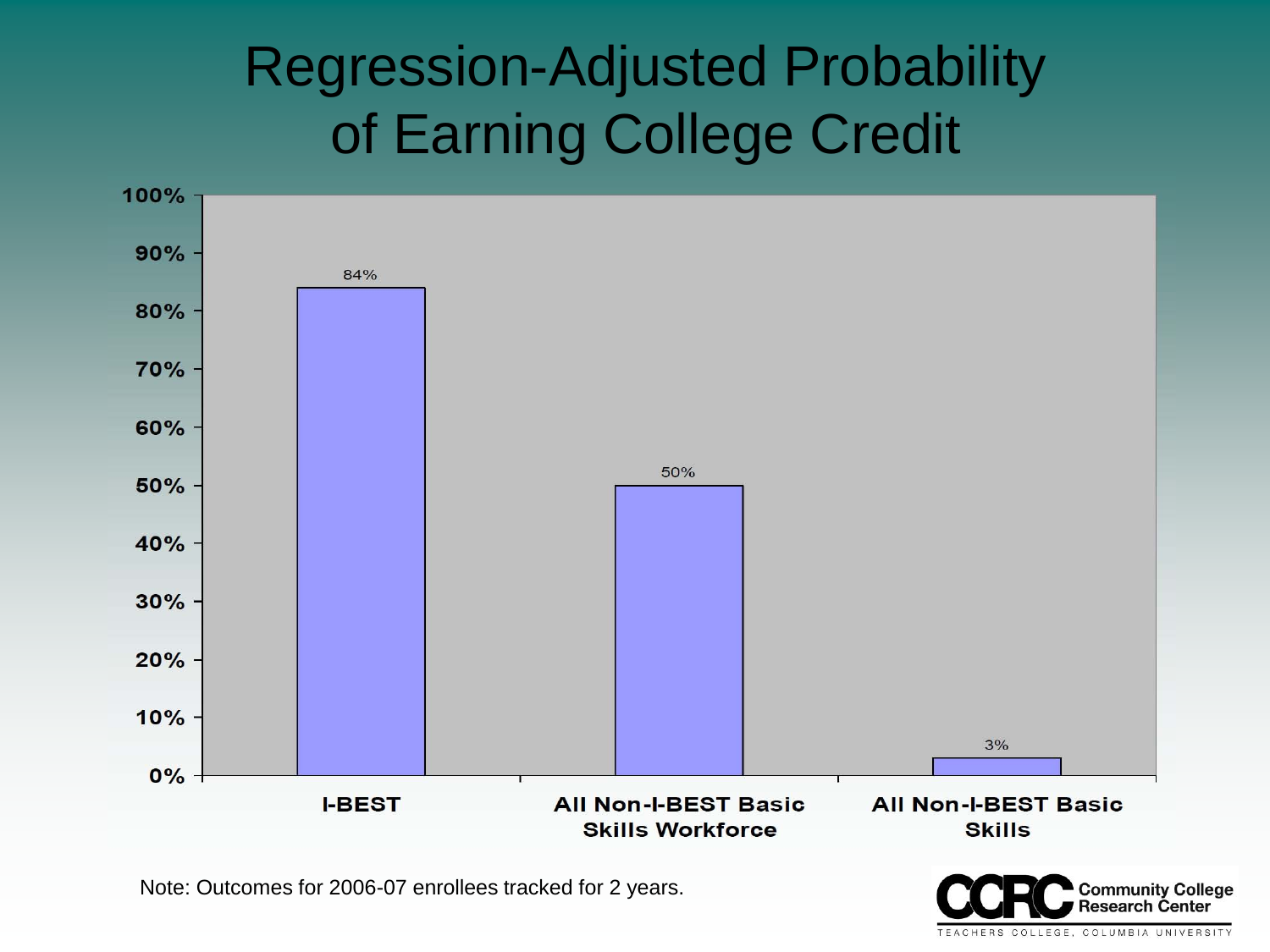### Regression-Adjusted Number of Total College and Vocational Credits



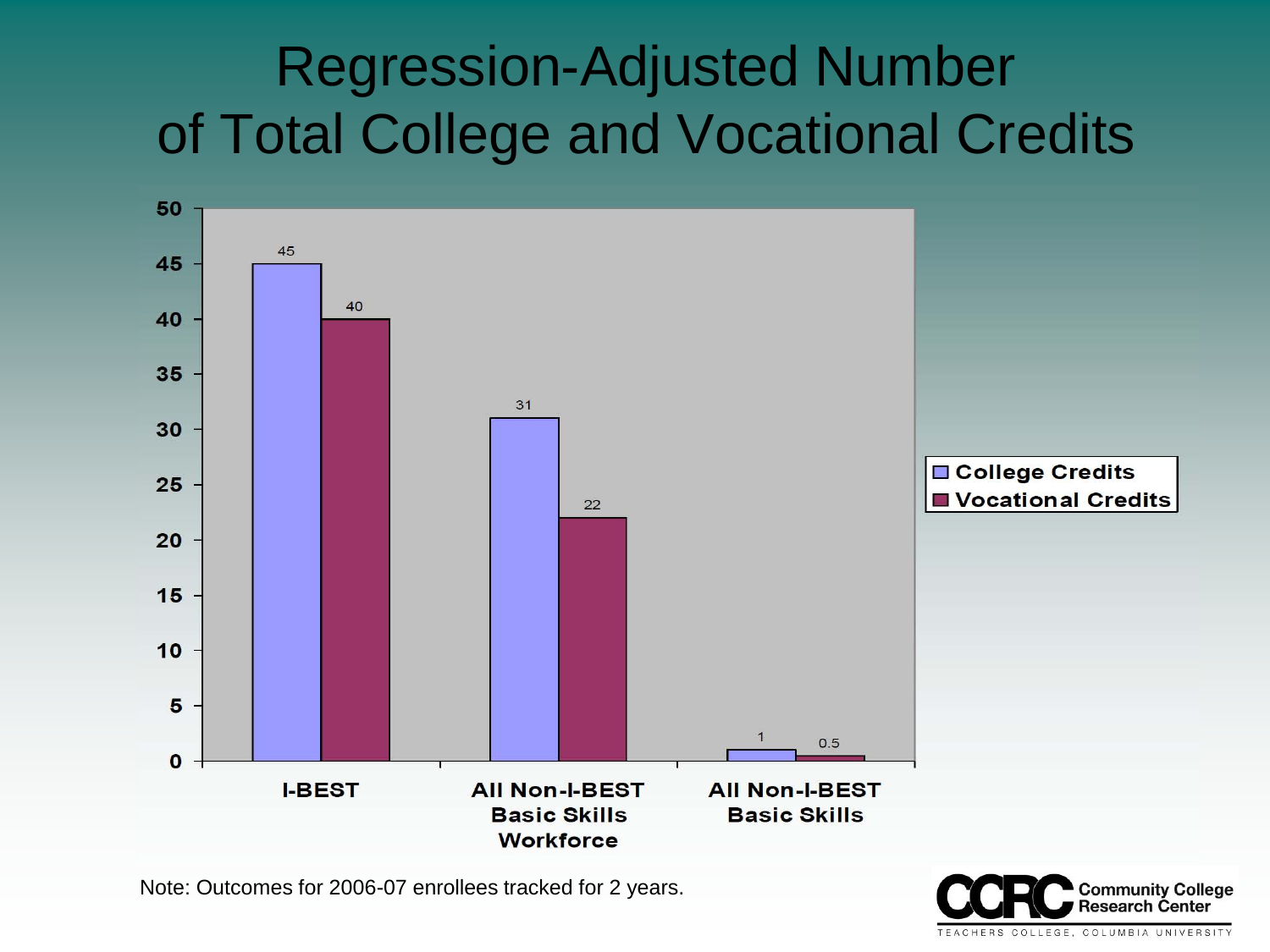#### Regression-Adjusted Probability of Persisting into 2007-08



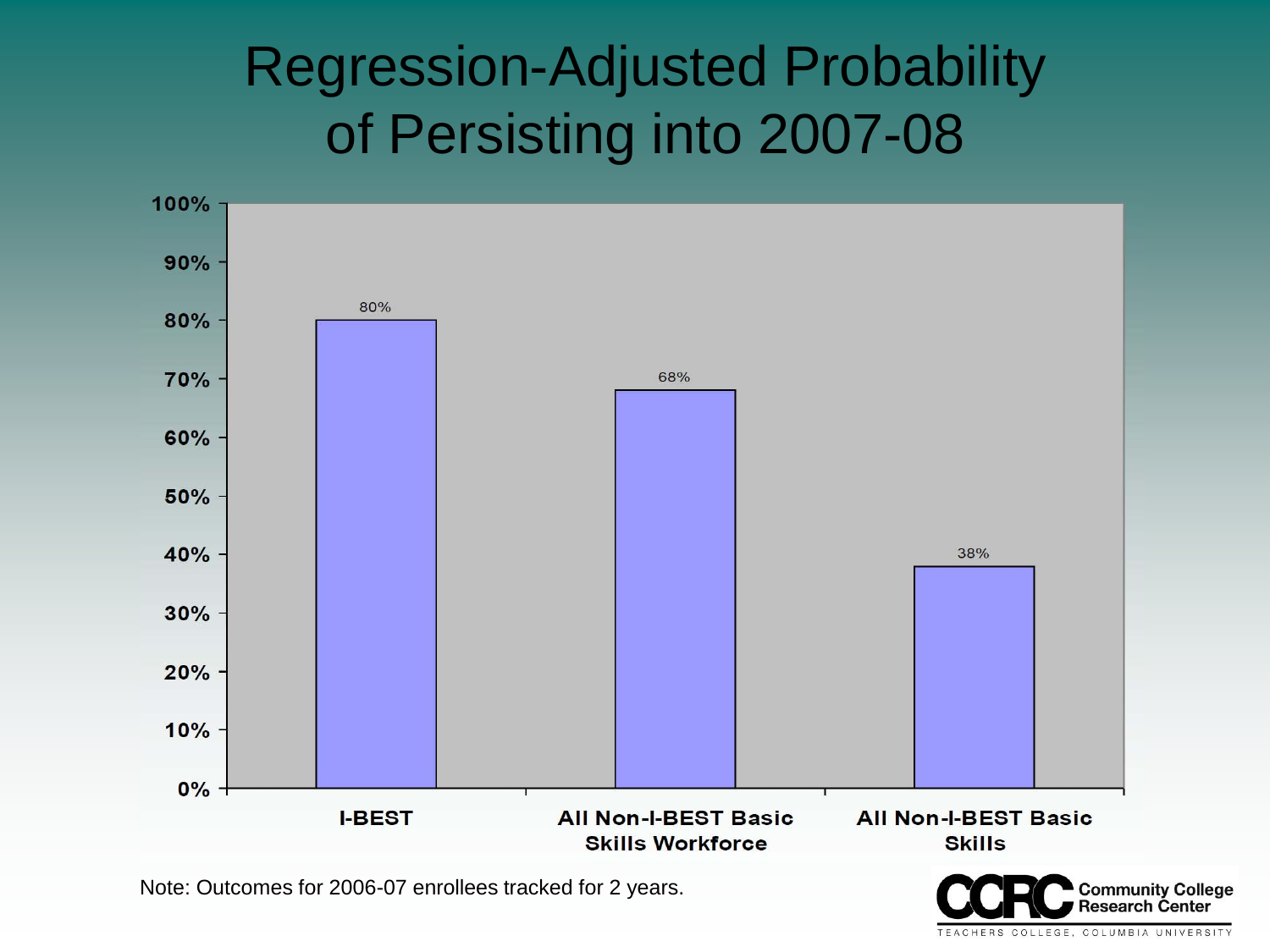#### of Earning an Award Regression-Adjusted Probability



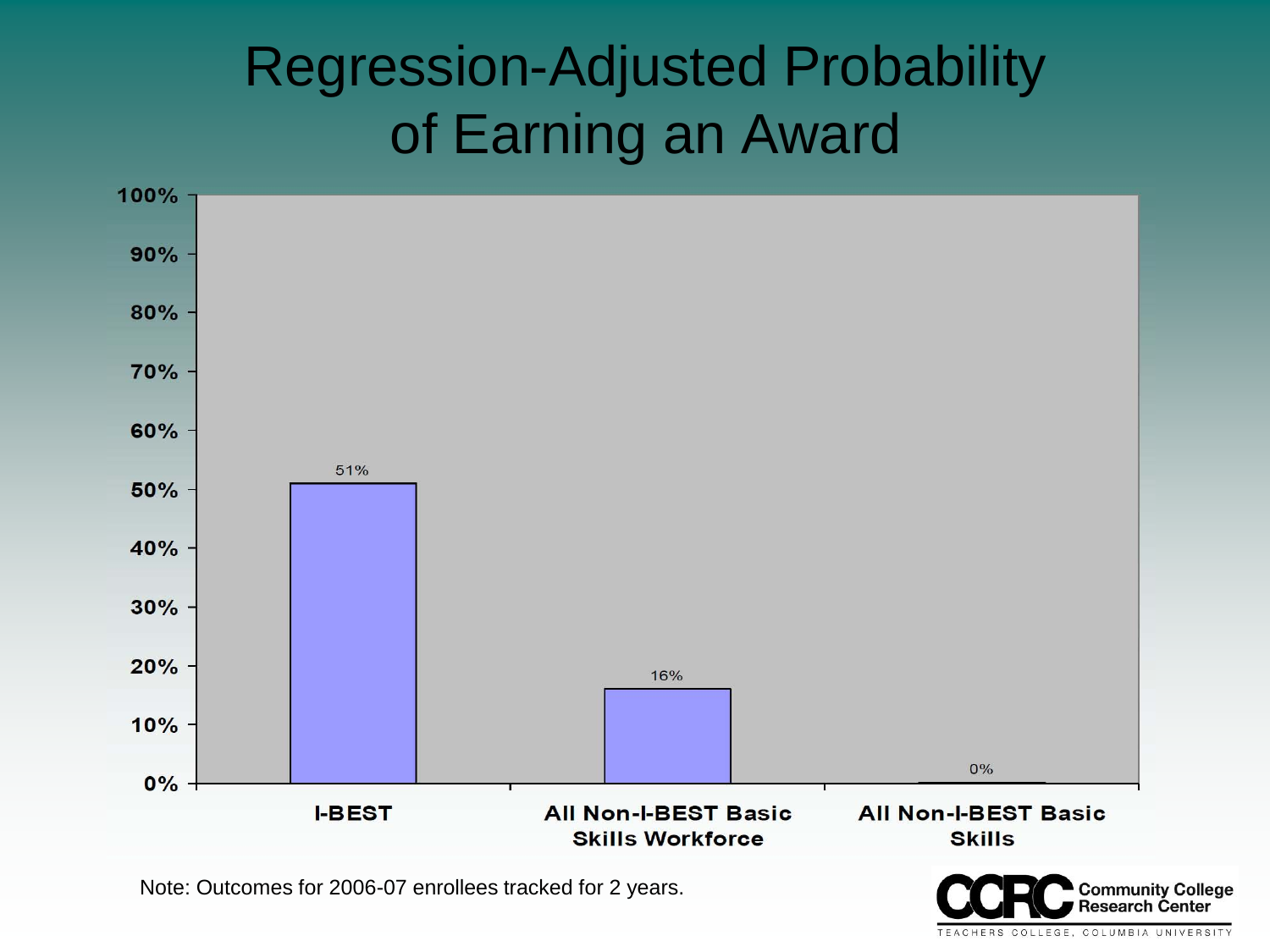#### Regression-Adjusted Probability of Achieving a Gain on the Basic Skills Test



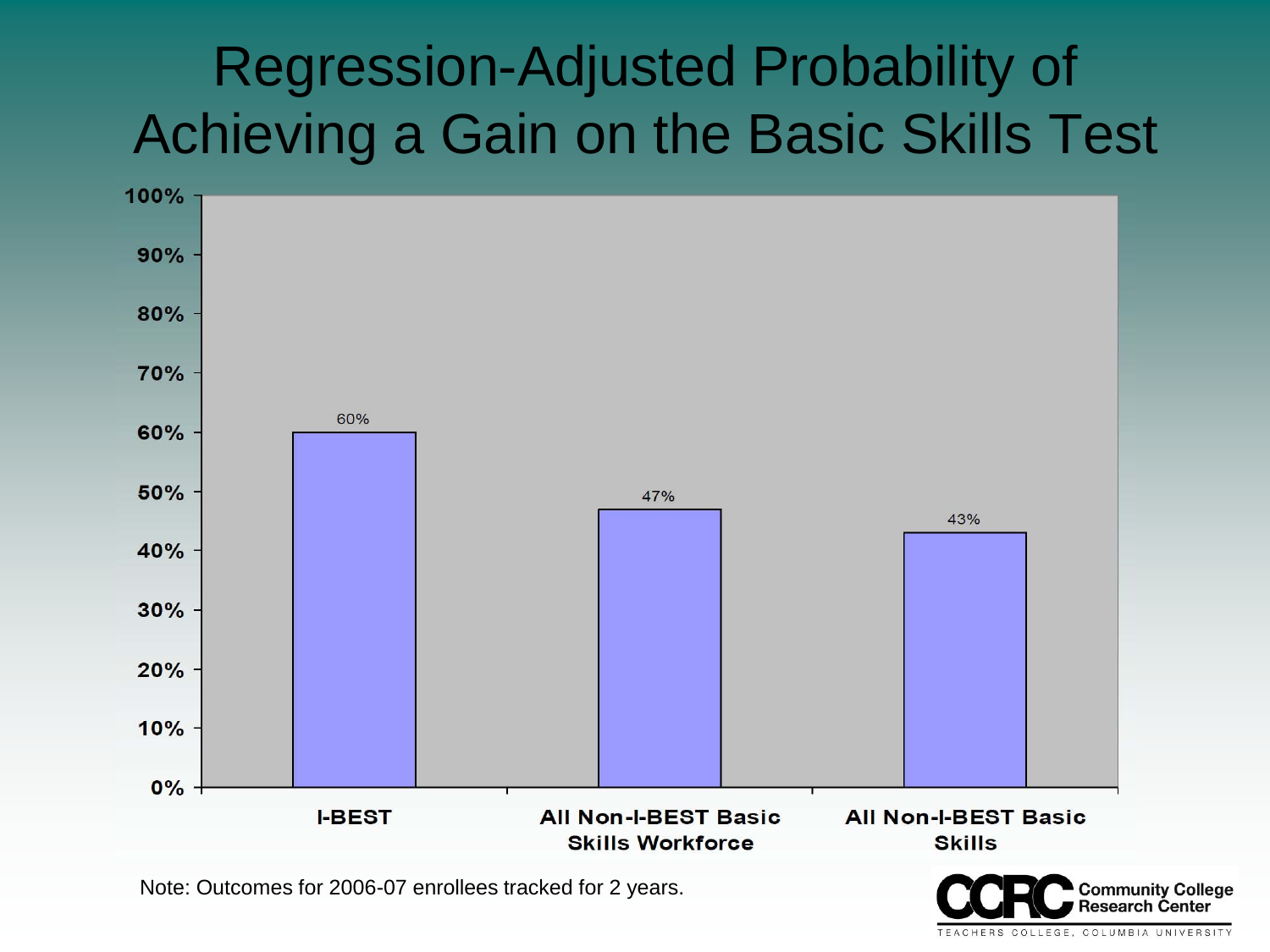#### Probabilities Compared: I-BEST and Propensity-Score-Matched Groups